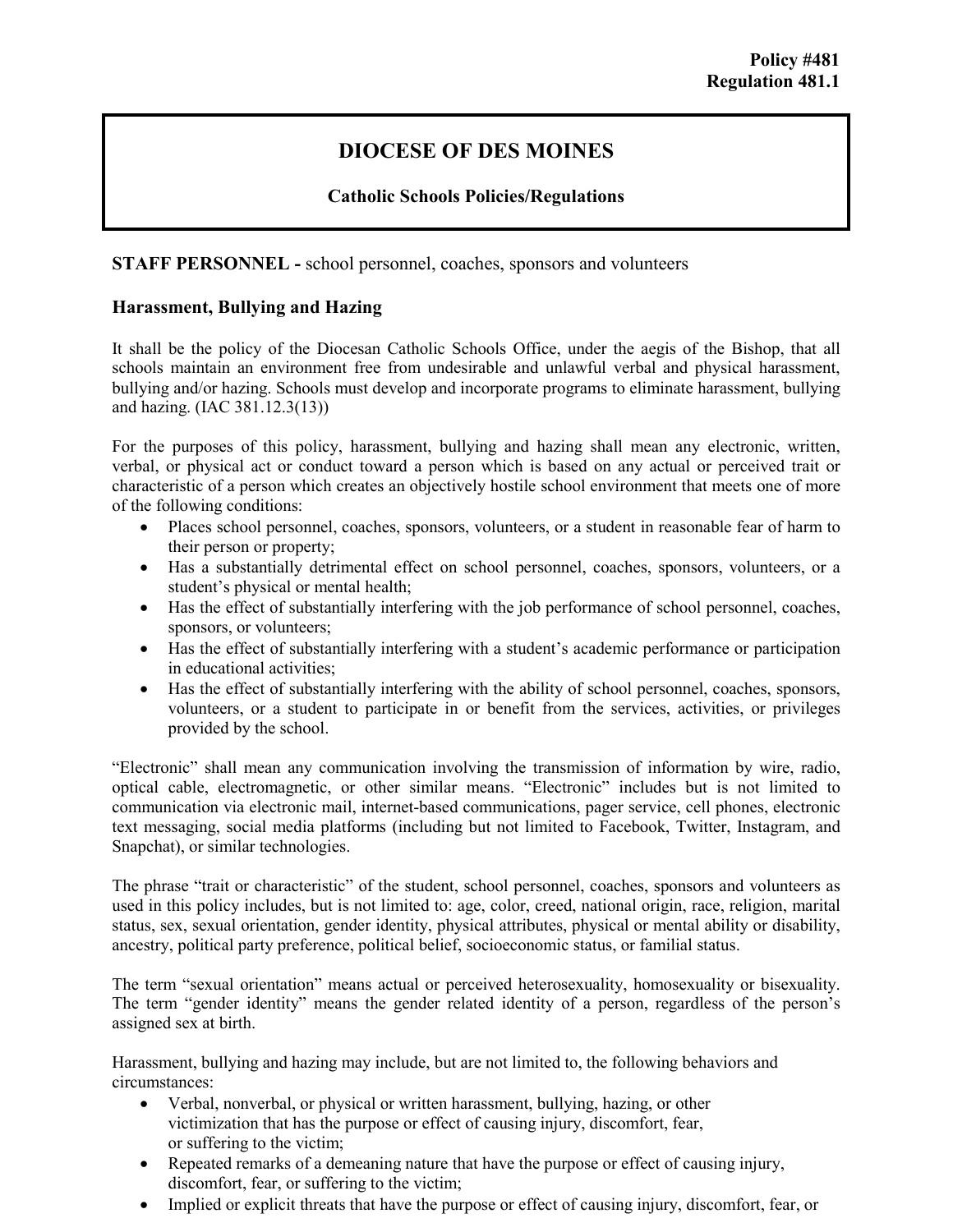suffering to the victim;

- Demeaning jokes, stories, or activities directed at school personnel, coaches, sponsors and volunteers that have the purpose or effect of causing injury, discomfort, fear, or suffering to the victim; and/or
- Unreasonable interference with school personnel, coaches, sponsors and volunteers' or a student's performance or creation of an intimidating, offensive, or hostile working environment.

This policy shall be in effect while school personnel, coaches, sponsors and volunteers are on school property, while on school-owned or school-operated/leased vehicles; while attending or engaged in school-sponsored activities (whether on campus or not); and while away from school grounds if the misconduct directly affects the good order, efficient management and welfare of the school.

School personnel, coaches, sponsors and volunteers who believe they or other school personnel, coaches, sponsors and volunteers or students are involved in any bullying, harassment or hazing should immediately report their concerns to the school principal or the principal's designee. The principal or the principal's designee shall be responsible for handling all complaints alleging bullying, harassment or hazing. The school must promptly and reasonably investigate allegations of bullying, harassment and hazing.

The investigator must consider the totality of circumstances presented in determining whether conduct objectively constitutes harassment, bullying or hazing. (IAC 280.28)

Any individual who believes a person has been bullied, harassed or hazed may report the matter to legal authorities.

Retaliation against a person because the person has filed a bullying, harassment or hazing complaint or assisted or participated in a bullying, harassment or hazing investigation or proceeding is prohibited. An individual who knowingly files a false bullying, harassment or hazing complaint or a person who gives false statements in an investigation shall be subject to discipline by appropriate measures.

School personnel, coaches, sponsors and volunteers who are found to have violated this policy shall face disciplinary action which may include placement on temporary leave and/or termination.

The principal shall ensure that the harassment, bullying and hazing policy and procedures are printed in the Handbooks and shall contain the following statement: "The Diocesan Catholic Schools Policy on harassment, bullying and hazing can be found at [www.dmdiocese.org](http://www.dmdiocese.org/) Catholic Schools, About Catholic Schools, School Policies and Regulations."

Volunteers should receive a copy of the school's harassment, bullying and hazing policy.

The principal or the principal's designee is responsible for collecting and retaining data relating to incidents or reports of harassment, bullying and hazing. Data pertaining to harassment, bullying and hazing of school staff personnel should be retained at the school.

Nothing in this policy shall be construed to impair the school's ability to educate and administer consistent with the mission of the Catholic Church. Nothing in this policy is intended to condone behaviors or lifestyles that are inconsistent with Catholic teachings.

Policy Adopted: January 31, 1994 Policy Revised: June 5, 2019